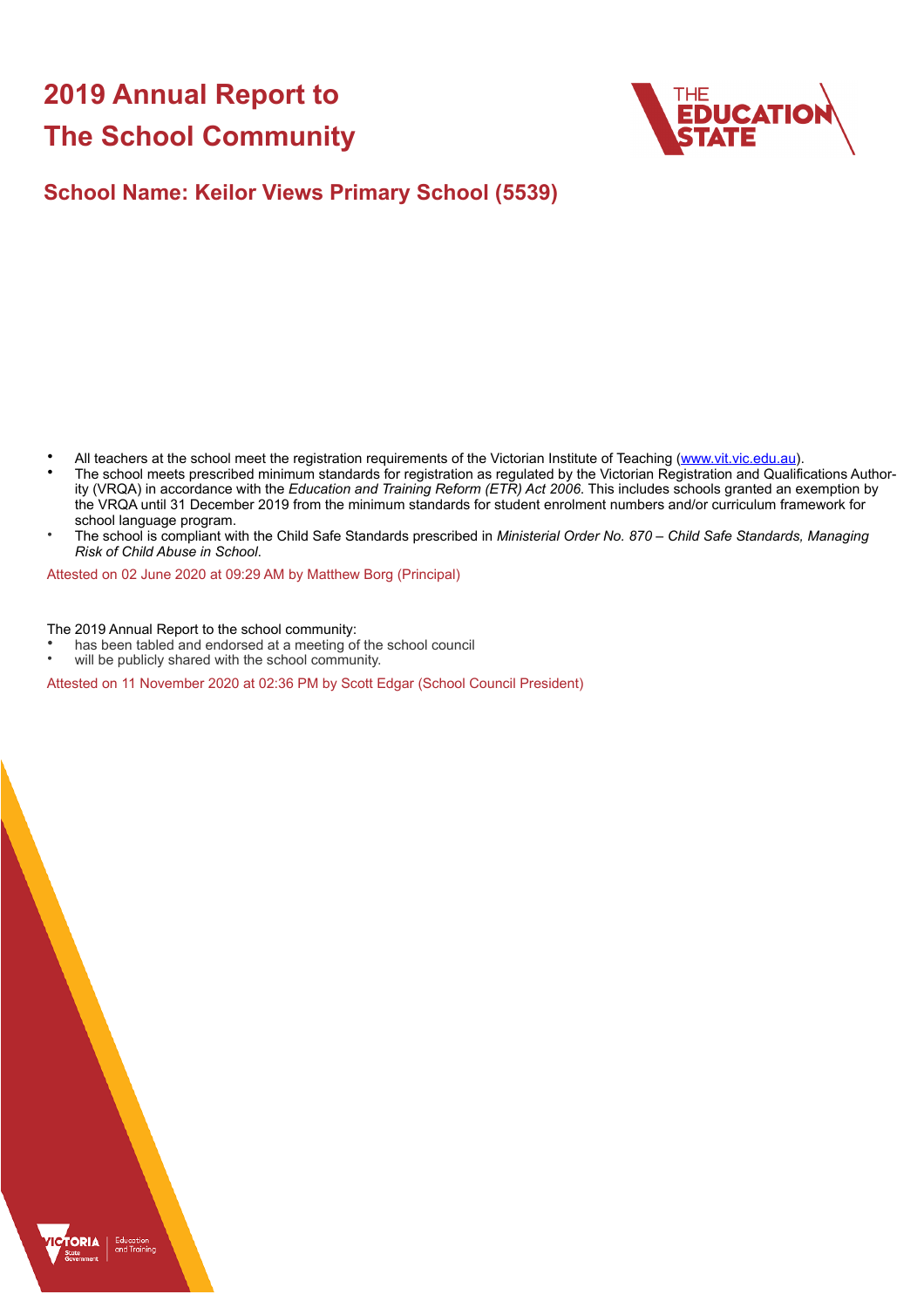# **About Our School**

#### **School context**

Keilor Views Primary School is located in the suburb of Keilor Downs with an enrolment of 430 students from diverse backgrounds. At Keilor Views, our students are effective learners that are provided a guaranteed and viable curriculum, individualised to support and enrich each student's learning needs. The school is an inclusive educational setting that prides itself on the delivery of a high quality curriculum and evidence-based, researched proven practices that make a difference to learning. The school is creating learners that are resilient, seek feedback, wonder and collaborate, supported through our effective learner qualities. Our moto of Pride, Vision and Integrity underpin our school culture.

Keilor Views Primary School holds high expectations of all stakeholders in the learning process with a strong emphasis on activating authentic student voice. Staff work together in Professional Learning Teams and Communities of Practice, dedicated to building teacher capacity, and improving student learning progress and outcomes at all levels. Supported by our school based coaching and mentoring program. Classroom programs are supported by Specialist Programs which included: Physical Education, Visual Art / Performing Art, LOTE and STEM.

Our academic, social and extra-curricular activities create opportunities for all students to participate and engage in learning in a respectful and safe learning environment. Our focus is to enhance student wellbeing through the delivery of whole school evidence based practices and programs which; engage all students socially, emotionally and academically, are embedded into our everyday teaching and learning, and are an intrinsic part of our school culture. This is strongly reflected in our School Strategic Plan.

The school is a Resilience, Rights and Respectful Relationship Lead School and has been selected to be part of a three-year research project that will investigate the impact of the Resilience Rights and Respectful Relationships program in schools. Keilor Views School believes that students, staff and families have a right to be treated with respect and dignity and participate fully in an educational environment that is safe, supportive and inclusive.

Our Community is committed to pushing the boundaries of learning for all of our students, staff and parents. We bridge the gap between the core knowledge that allows students to succeed and create the opportunities to gain the skills and character traits to be innovative, adaptable and emotionally aware citizens of the future.

## **Framework for Improving Student Outcomes (FISO)**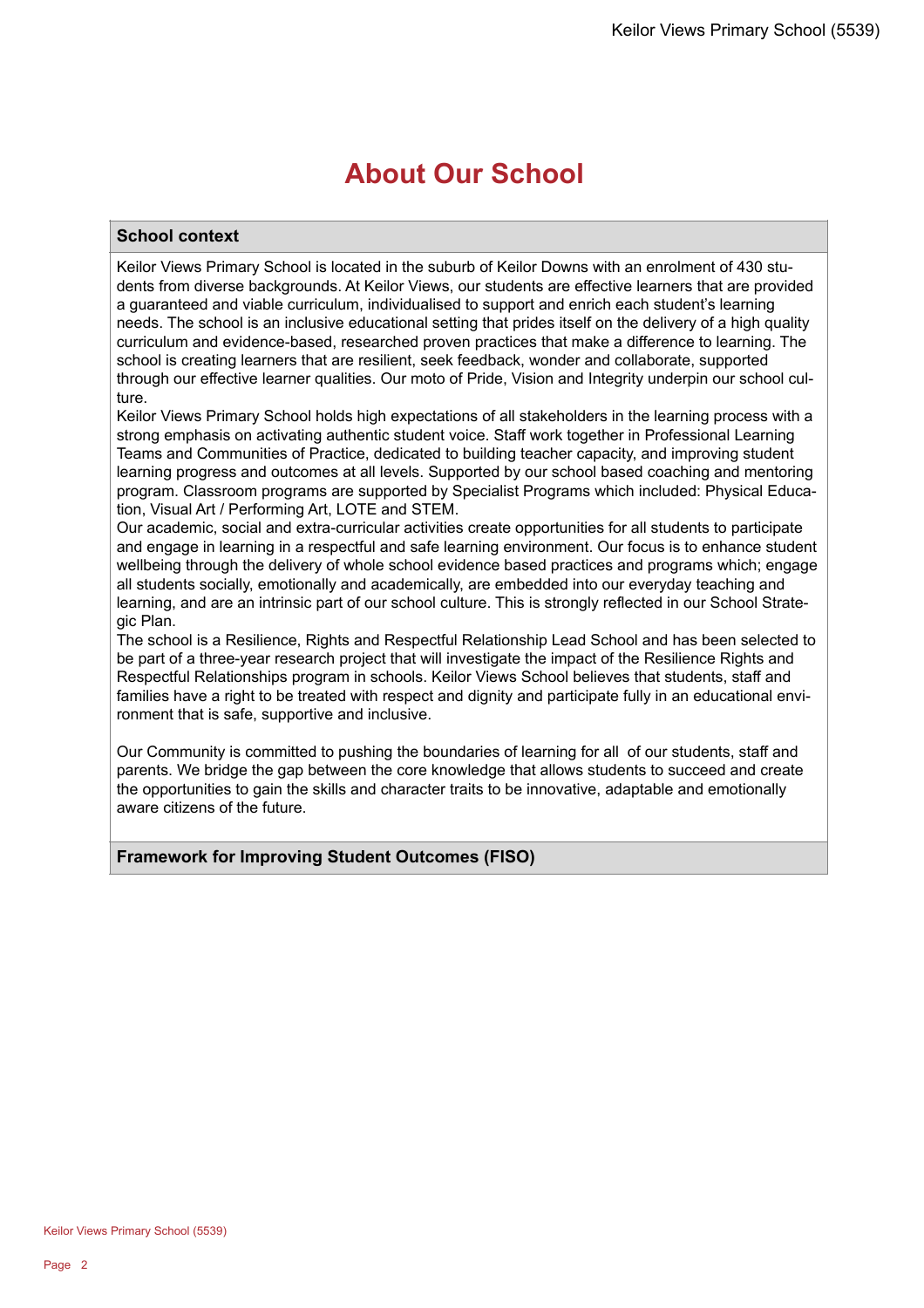In 2019, the Schools AIP focused on implementation of Key Improvement Strategies (KIS) related to the FISO dimensions of Building Practice Excellence, Curriculum Planning and Assessment, Building Leadership Teams, Empowering students and building school pride, Evaluating impact on learning, Setting expectations and promoting inclusion, Instructional and shared leadership and Parents and Carers as partners.

This included:

- All team leaders will undertake PLT/PLC training as part of a network focused CoP

- All staff trained in data conversations using Timperley Model for inquiry cycle (from 2019)

- Year 1 Student Performance Analyser (SPA) introduced

- Additional specialist 4th hour for PLT/Cs

- To support implementation of these KIS, Learning Specialists were appointed as professional practice coaches for teachers.

Each of these areas was identified as part of our self-evaluation PRSE when providing evidence of school-wide curriculum documentation, highlighted by the variability that was evident across the last SSP between teacher judgements and NAPLAN data, and the recommendations from the review panel. The school has established that the tools currently used across the school to measure impact and progress have been limited and not readily implemented or understood effectively and therefore requires an auditing of the assessment schedule, as well as identifying the most effective tools that will help to reduce variability. An area for growth then for the school once data is captured was to provide teachers opportunities to deepen their understanding of what the data is telling them, and how then they may intervene. All three interrelate and supported teachers to actively engage in stages of inquiry based on data, research based-practices and development of challenging and rigorous curriculum.

Positive gains in the School Staff Survey showed some evidence of the impact, with additional evidence gathered through leadership observation, PLC sharing and learning walks. This demonstated positive changes in teacher practice and student learning outcomes.

## **Achievement**

In 2019, the school continued work on its strategic plan goal to improve the learning progress and outcomes for all learners in English and Mathematics..

Students continued to improve in both literacy and numeracy especially from Foundation to Year 3, although the progress has been somewhat slower than expected from Years 3 to 6 . The school partially met its 12-month targets with the changing of acting principal mid year hindering the momentum of the work and subsequent changes in priorities of the school. Some barriers also were due to workforce constraints.

The School has seen an increase in student engagement to enhance learning outcomes meeting the 12month Target to increase attitudes toward attendance to above 95% and maintained Student attendance at 95%.

 learning growth against the Victorian Curriculum, with 92% of students making one years growth in one year in Reading, Writing and Number, meeting the 12-month targets set in the 2019 AIP, up from 90%, 87% and 89% respectively.

The students who are part of our inclusive Program for students with a disability have achieved many of their goals that have been set in their individual learning plans and celebrated and shared during our student support group meetings each term. Our inclusive vision at the school has enabled us to empower all students and celebrate their strengths while scaffolding learning to meet their point of need.

## **Engagement**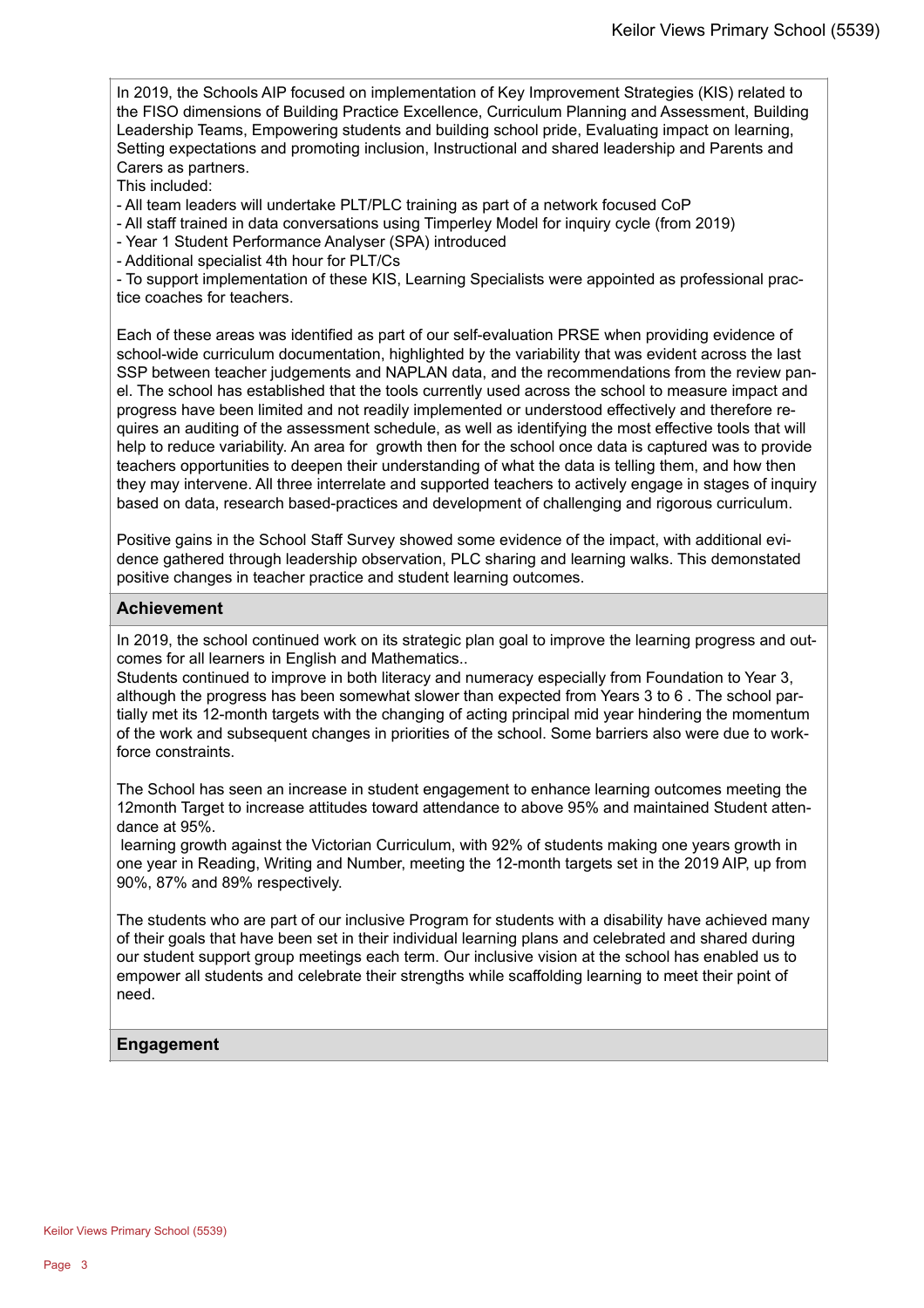School attendance data in 2019 was similar to that of schools in the State. Common reasons for nonattendance were overseas family holidays and medical illness. The school continued with a number of strategies to monitor non-attendance data including: daily same day phone calls to parents regarding unexplained absences by our Attendance Officer, text messages are also sent to families on the first day of absences, regular notices in the school newsletter and in our Student Reports. The average attendance rate has been maintained across Years F-6 for 2019.

The school continues to work with the community in understanding the importance of students' regular attendance at school and parents informing the school about absences. Close monitoring of attendance data and correspondence of parents will continue, along with additional student and class attendance awards. The school will focus on creating a positive climate for learning through the activation of student voice to empower students and enhance learning outcomes through the use of learning intentions and success criteria, and the setting of challenging learning and social and emotional goals. We have a Student Attendance Officer who developed a 'late to school' process for 2019 in order to capture late arrivals and staff attendance marking procedures for accuracy.

# **Wellbeing**

In our quest for quality and excellence the school motto of VISION, INTEGRITY, PRIDE, pervades the school's culture and has high expectation of all students, staff and families that all members of our community have a right to be treated with respect and dignity and participate fully in an educational environment that is safe, supportive and inclusive.

In 2019, results in most areas of AToSS were both increased and maintained. Through these improved outcomes, Keilor Views Primary School has increased 'Sense of inclusion', 'Student voice and agency', 'Managing bullying' and 'Attitudes to attendance'.

Our results in the 2019 Student Attitudes to School Survey for students in Years 4-6 showed Keilor Views to be above the median of 'similar to that of other schools' in 'Connectedness to School' at State level, with 'Student Perceptions of Safety' maintaining above the median in 2019 again. We will continue to embed our whole school 'Anti-Bullying program' and introduced the research-based School Wide-Positive Behaviours Program in 2019. The school selected its values and with the school community, the three values of; Safe, Respect & Responsibility were selected. The school developed a whole school matrix of expected behaviours and lesson plans to teach students at the beginning of 2020.

In its third year as a lead Resilience, Rights and Respectful Relationship School, students and staff are consolidating both the curriculum and behaviours of the program effectively. The School's approach to promoting the participation and empowerment of student voice in the delivery of the Victorian Curriculum, school wide programs, policies and procedures supports the premise we hold of primary prevention in giving our students strategies through the following whole school programs: Digital, Citizenship, Sexuality Education, Better Buddies and Transition.

## **Financial performance and position**

Keilor Views Primary School maintained a sound financial position throughout 2019. The 2019-2023 School Strategic Plan, along with the 2019 Annual Implementation Plan, continued to provide the framework for school council allocation of funds to support school programs and priorities. There has been some major works completed within the school with the new playground areas finalised and open.

The Financial Performance and Position report shows an end of year surplus of 330,187. This surplus occurred staffing variations and unexpected staffing resignations targeted teaching areas in 2019. The school received Equity Funding, which contributed towards the employment of Educational Specialists and the literacy LLI program.

# **For more detailed information r[egarding our school please visit our website at https://](https://www.kvps.vic.edu.au) www.kvps.vic.edu.au**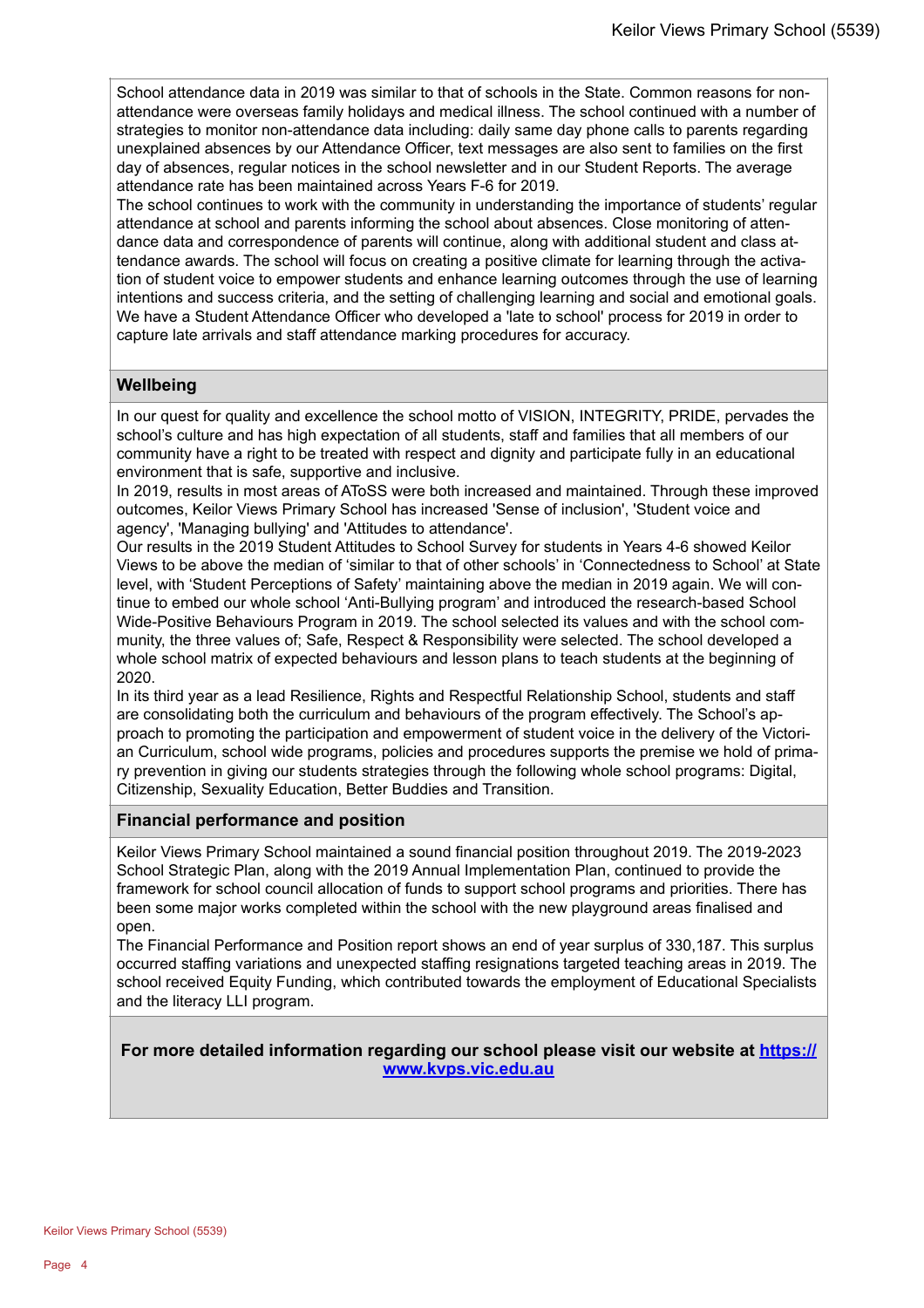

# **Performance Summary**

The Government School Performance Summary provides an overview of how this school is contributing to the objectives of the Education State and how it compares to other Victorian Government schools.

All schools work in partnership with their school community to improve outcomes for children and young people. Sharing this information with parents and the wider school community helps to support community engagement in student learning, a key priority of the Framework for Improving Student Outcomes.

Refer to the 'How to read the Annual Report' section for help on how to interpret this report.

## **SCHOOL PROFILE**

*Key: "Middle 60 percent low" to "middle 60 percent high" is the range of results for the middle 60 percent of Victorian Government primary school type.* 

#### **Enrolment Profile**

A total of 440 students were enrolled at this school in 2019, 203 female and 237 male.

38 percent of students had English as an additional language and np percent were Aboriginal or Torres Strait Islander.

#### **Overall Socio-Economic Profile**

The overall school's socio-economic profile is based on the school's Student Family Occupation and Education index (SFOE) which takes into account parents' occupations and education.

Possible socio-economic band values are: Low, Low-Medium, Medium and High.

This school's socio-economic band value is: Low - Medium

#### **Parent Satisfaction Summary**

The percent endorsement by parents on their school satisfaction level as reported in the annual Parent Opinion Survey.

Percent endorsement indicates the percent of positive responses (agree or strongly agree) from parents who responded to the survey.

| <b>Parent Satisfaction</b>        | <b>School</b> | <b>State Median</b> | Middle 60 per-<br>cent low | Middle 60 per-<br>cent high |
|-----------------------------------|---------------|---------------------|----------------------------|-----------------------------|
|                                   | Percent       | Percent             | Percent                    | Percent                     |
| Percent endorsement (latest year) | 80.0          | 85.8                | 79.2                       | 92.0                        |

#### **School Staff Survey**

The percent endorsement by staff on School Climate, as reported in the annual School Staff Survey.

Percent endorsement indicates the percent of positive responses (agree or strongly agree) from staff who responded to the survey.

Data is suppressed for schools with three or less respondents to the survey for confidentiality reasons.

| <b>School Climate</b>             | <b>School</b> | <b>State Median</b> | Middle 60 percent  <br>low | Middle 60 per-<br>cent high |
|-----------------------------------|---------------|---------------------|----------------------------|-----------------------------|
|                                   | Percent       | Percent             | Percent                    | Percent                     |
| Percent endorsement (latest year) | 65.0          | 79.5                | 68.5                       | 87.9                        |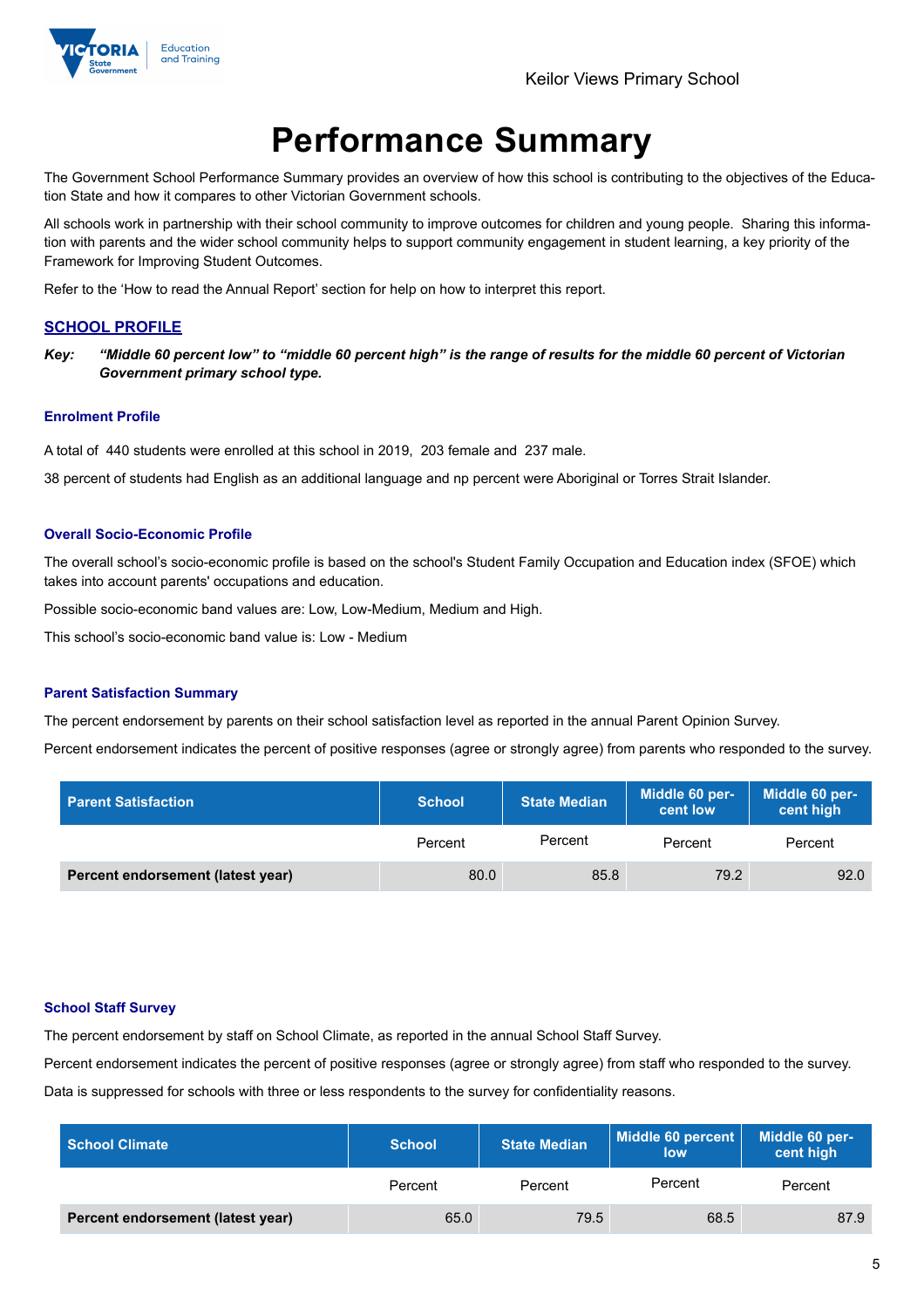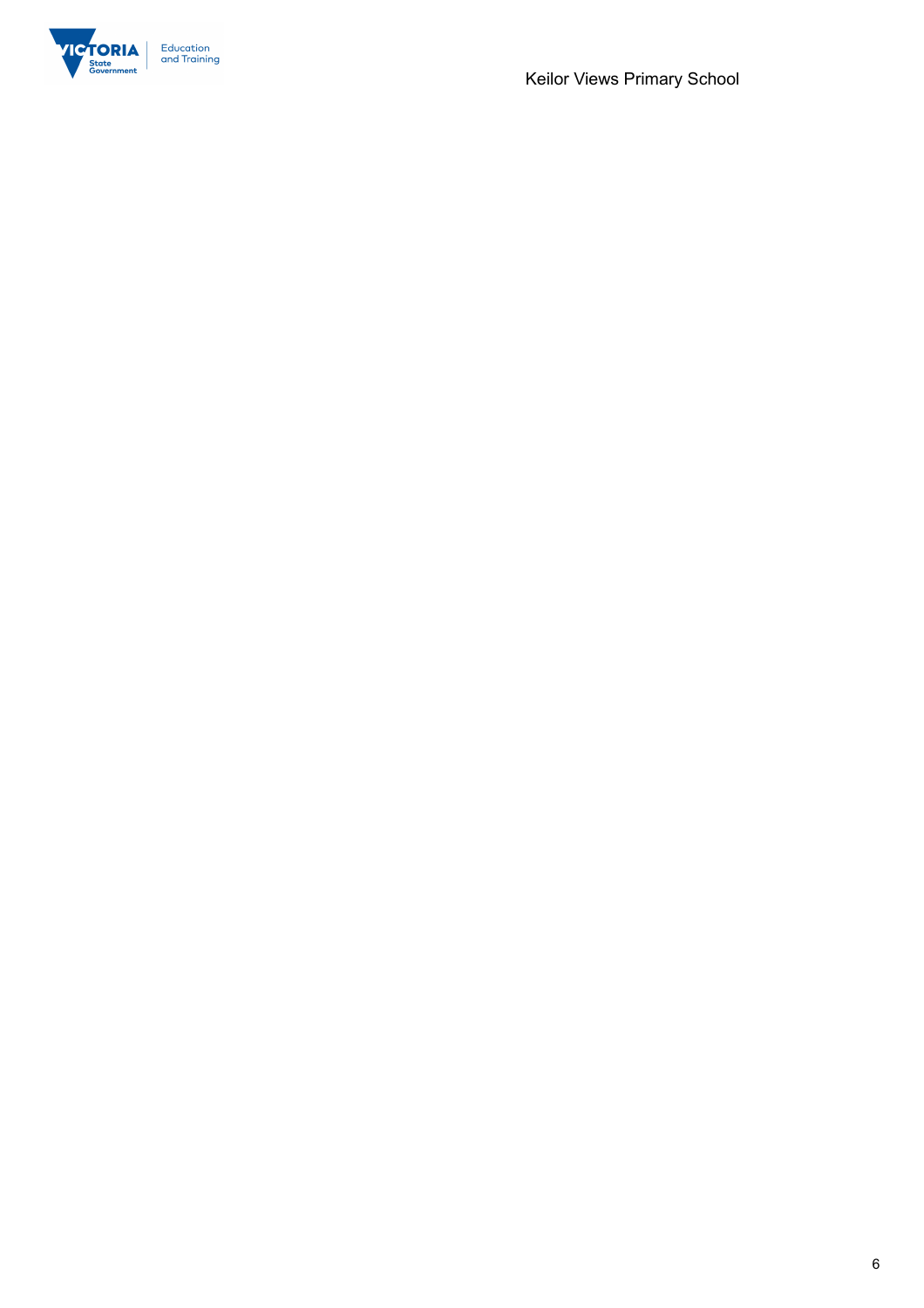

*Key: "Middle 60 percent low" to "middle 60 percent high" is the range of results for the middle 60 percent of Victorian Government primary year levels.* 

*"Similar School Comparison" is a way of comparing school performance to similar schools in Victoria that takes into account the school's socioeconomic background of students, the number of non-English speaking students and the size and location of the school. . Possible Similar School Comparison values are 'Similar', 'Above' or 'Below' relative to the similar schools group with similar characteristics.* 

# **ACHIEVEMENT**

# **Teacher Judgement of student achievement**

Percentage of students in year levels Prep to 6 working at or above age expected standards in:

- English
- Mathematics

| Teacher Judgments at or above age expected<br>standards (latest year) | <b>School</b> | <b>State Medi-</b><br>an | <b>Middle 60</b><br>percent low | <b>Middle 60</b><br>percent high | <b>Similar</b><br><b>School</b><br><b>Comparison</b> |
|-----------------------------------------------------------------------|---------------|--------------------------|---------------------------------|----------------------------------|------------------------------------------------------|
| Domain                                                                | Percent       | Percent                  | Percent                         | Percent                          |                                                      |
| English                                                               | 79.3          | 89.7                     | 81.7                            | 95.0                             | <b>Below</b>                                         |
| <b>Mathematics</b>                                                    | 81.7          | 90.3                     | 81.8                            | 95.8                             | Similar                                              |

#### **NAPLAN Year 3 and Year 5**

The percentage of students in the top three bands of testing in NAPLAN at year levels 3 and 5.

Year 3 assessments are reported on a scale from Bands 1 to 6.

Year 5 assessments are reported on a scale from Bands 3 to 8.

| <b>NAPLAN top 3 bands</b><br>(latest year) |                        | <b>School</b> | <b>State Medi-</b><br>an | <b>Middle 60</b><br>percent low | <b>Middle 60</b><br>percent<br>high | <b>Similar</b><br><b>School Com-</b><br>parison |
|--------------------------------------------|------------------------|---------------|--------------------------|---------------------------------|-------------------------------------|-------------------------------------------------|
| <b>Year Level</b>                          | Domain - measure       | Percent       | Percent                  | Percent                         | Percent                             |                                                 |
| Year 3                                     | Reading (latest year)  | 74.0          | 76.5                     | 60.0                            | 90.0                                | Above                                           |
| Year 3                                     | Numeracy (latest year) | 64.6          | 67.7                     | 50.0                            | 84.6                                | Above                                           |
| Year 5                                     | Reading (latest year)  | 66.2          | 67.6                     | 50.0                            | 83.1                                | Above                                           |
| Year 5                                     | Numeracy (latest year) | 47.8          | 59.3                     | 41.2                            | 76.4                                | Similar                                         |

| NAPLAN top 3 bands<br>(4 year average) |                           | <b>School</b> | <b>State Medi-</b><br><b>an</b> | <b>Middle 60</b><br>percent low | <b>Middle 60</b><br>percent<br>high | <b>Similar</b><br><b>School Com-</b><br>parison |
|----------------------------------------|---------------------------|---------------|---------------------------------|---------------------------------|-------------------------------------|-------------------------------------------------|
| Year Level                             | Domain - measure          | Percent       | Percent                         | Percent                         | Percent                             |                                                 |
| Year 3                                 | Reading (4 year average)  | 72.7          | 73.0                            | 59.7                            | 84.9                                |                                                 |
| Year 3                                 | Numeracy (4 year average) | 58.6          | 67.1                            | 52.4                            | 80.7                                |                                                 |
| Year 5                                 | Reading (4 year average)  | 68.1          | 64.1                            | 50.0                            | 77.8                                |                                                 |
| Year 5                                 | Numeracy (4 year average) | 56.3          | 56.3                            | 40.7                            | 71.7                                |                                                 |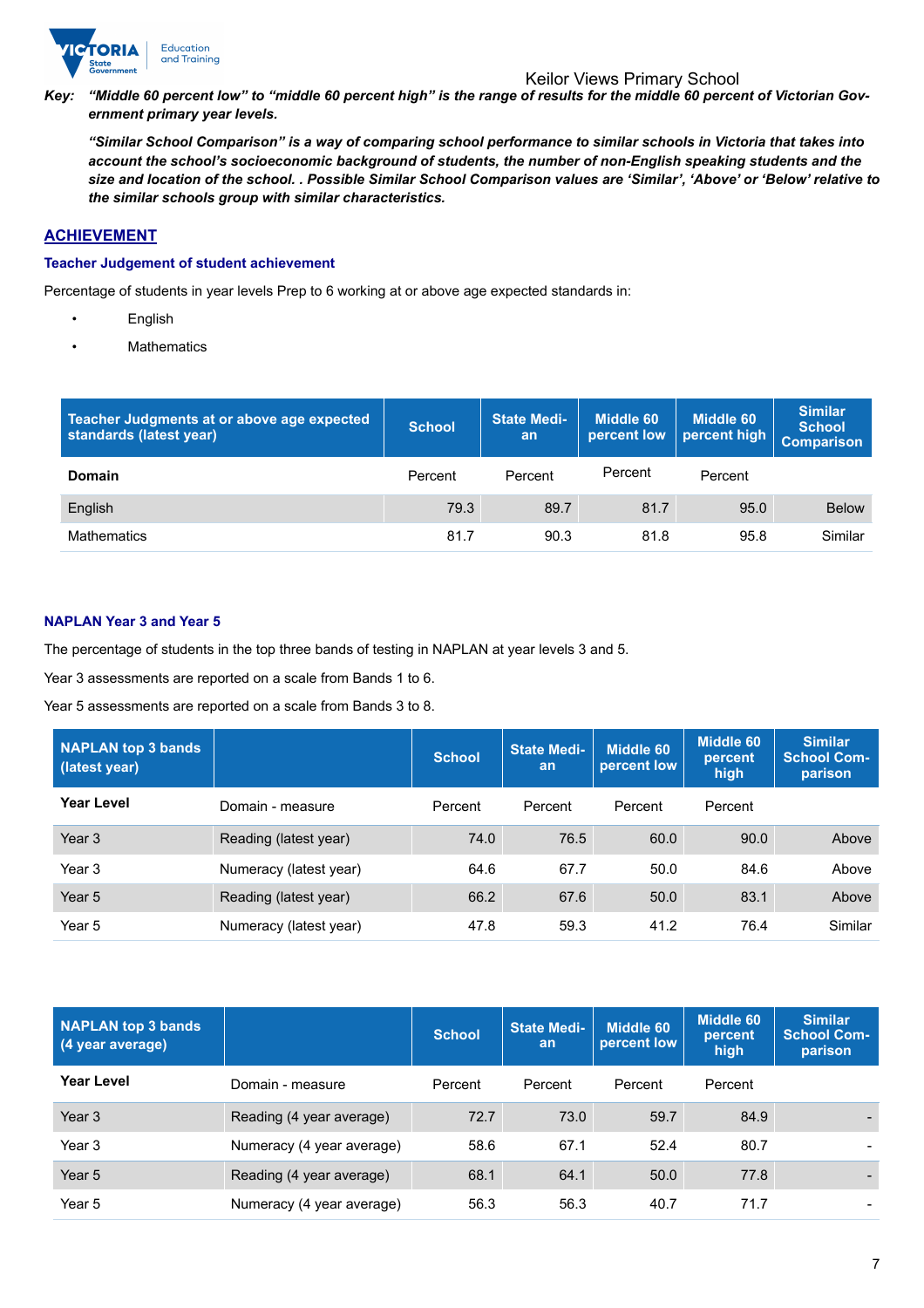

## **NAPLAN Learning Gain**

Learning Gain of students from year levels 3 to 5 in the following domains; Reading, Numeracy, Writing, Spelling and Grammar and Punctuation.

NAPLAN Learning Gain is determined by comparing a student's current year result to the results of all 'similar' Victorian students (i.e. students in all sectors in the same year level who had the same score two years prior). If the student's gain is in the top 25 percent of their cohort, their gain level is categorised as 'High'. If their gain is in the bottom 25 percent of their cohort, their gain level is 'Low', and for the remaining 50 percent of gains the gain level is categorised as 'Medium'.

There are no Similar School Comparisons for Learning Gain. The statewide distribution of Learning Gain for all domains is 25% Low Gain, 50% Medium Gain, 25% High Gain.

The table below displays the percentage of students in each of the Learning Gain levels in this school for each NAPLAN domain.

| <b>NAPLAN Learning Gain</b>    | <b>Low Gain</b> | <b>Medium Gain</b> | <b>High Gain</b> |
|--------------------------------|-----------------|--------------------|------------------|
| <b>Domain</b>                  | Percent         | Percent            | Percent          |
| Reading                        | 32.8            | 46.9               | 20.3             |
| Numeracy                       | 24.6            | 61.5               | 13.8             |
| Writing                        | 34.9            | 42.9               | 22.2             |
| Spelling                       | 35.4            | 49.2               | 15.4             |
| <b>Grammar and Punctuation</b> | 32.3            | 52.3               | 15.4             |

# **ENGAGEMENT**

#### **Average Number of Student Absence Days**

Absence from school can impact on students' learning. A Similar School Comparison rating of 'Above' indicates this school records less absences than expected, relative to the similar schools group with similar characteristics. A rating of 'Below' indicates this school records more absences than expected.

Common reasons for non-attendance include illness and extended family holidays.

| Average number of absence days                  | <b>School</b> | State Me-<br>dian | <b>Middle 60</b><br>percent<br><b>low</b> | Middle 60<br>percent<br>high | <b>Similar</b><br><b>School</b><br><b>Comparison</b> |
|-------------------------------------------------|---------------|-------------------|-------------------------------------------|------------------------------|------------------------------------------------------|
|                                                 | Number        | Number            | Number                                    | Number                       |                                                      |
| Average number of absence days (latest year)    | 16.0          | 16.3              | 13.9                                      | 19.4                         | Above                                                |
| Average number of absence days (4 year average) | 15.0          | 15.5              | 13.5                                      | 18.2                         |                                                      |

#### **Attendance Rate**

Average 2019 attendance rate by year level:

| Year Level                    | <b>Prep</b> | Year 1  | Year 2  | Year 3  | Year 4  | Year 5  | Year <sub>6</sub> |
|-------------------------------|-------------|---------|---------|---------|---------|---------|-------------------|
|                               | Percent     | Percent | Percent | Percent | Percent | Percent | Percent           |
| Attendance Rate (latest year) | 92          | 91      | 92      | 92      | 92      | 93      | 92                |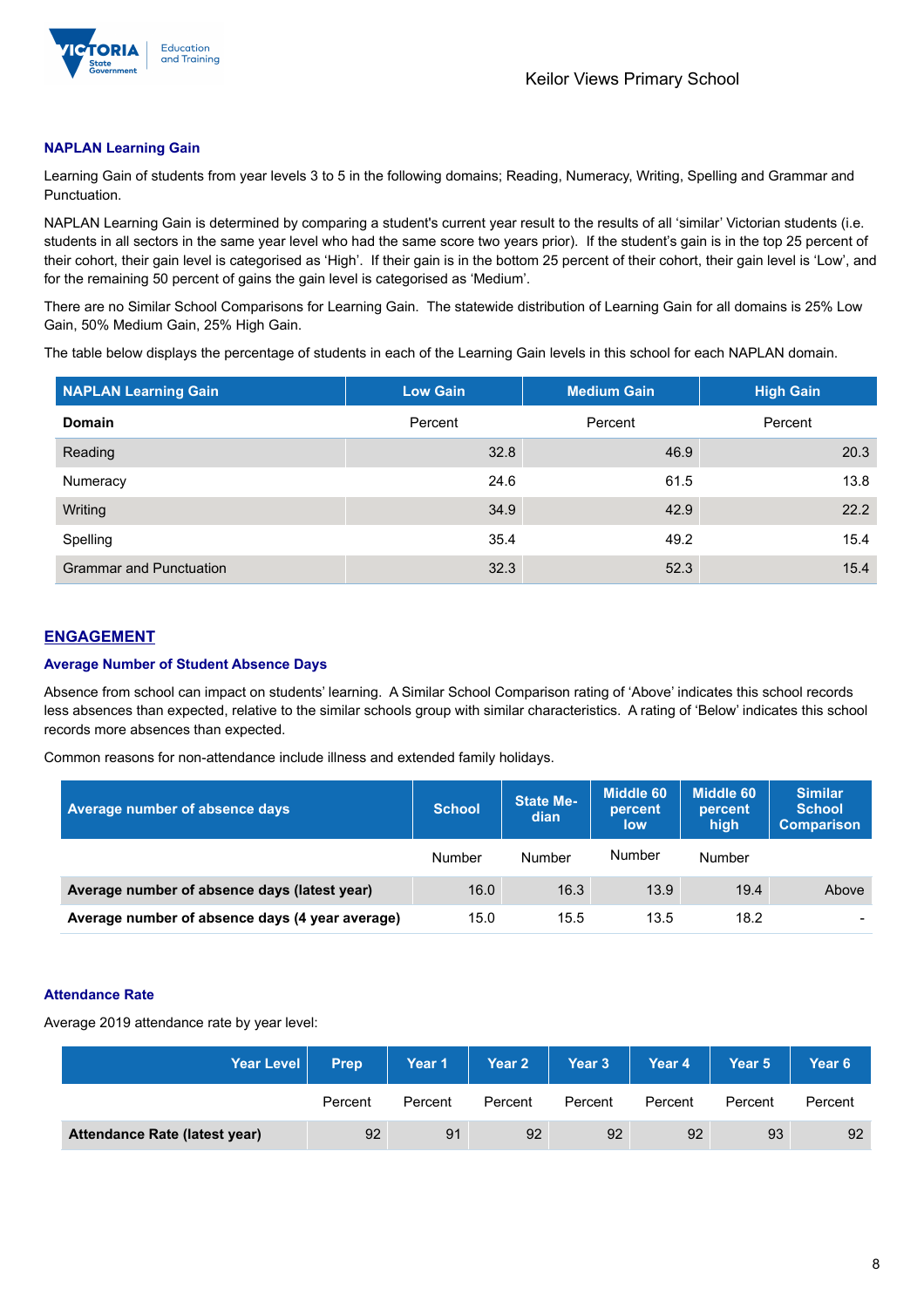

# **WELLBEING**

# **Student Attitudes to School – Sense of Connectedness**

The percent endorsement on Sense of Connectedness factor, as reported in the Attitudes to School Survey completed annually by Victorian Government school students in year levels 4 to 6.

Percent endorsement indicates the percent of positive responses (agree or strongly agree).

| <b>Sense of Connectedness</b>        | <b>School</b> | <b>State Median</b> | <b>Middle 60</b><br>percent low | <b>Middle 60</b><br>percent high | <b>Similar</b><br><b>School</b><br><b>Comparison</b> |
|--------------------------------------|---------------|---------------------|---------------------------------|----------------------------------|------------------------------------------------------|
|                                      | Percent       | Percent             | Percent                         | Percent                          |                                                      |
| Percent endorsement (latest year)    | 87.8          | 80.9                | 71.8                            | 88.9                             | Above                                                |
| Percent endorsement (3 year average) | 88.8          | 81.4                | 73.9                            | 88.1                             |                                                      |

#### **Student Attitudes to School – Management of Bullying**

The percent endorsement on Management of Bullying factor, as reported in the Attitudes to School Survey completed annually by Victorian Government school students in year levels 4 to 6.

Percent endorsement indicates the percent of positive responses (agree or strongly agree).

| <b>Management of Bullying</b>        | <b>School</b> | <b>State Median</b> | Middle 60<br>percent low | Middle 60 per-<br>cent high | <b>Similar</b><br><b>School</b><br><b>Comparison</b> |
|--------------------------------------|---------------|---------------------|--------------------------|-----------------------------|------------------------------------------------------|
|                                      | Percent       | Percent             | Percent                  | Percent                     |                                                      |
| Percent endorsement (latest year)    | 87.8          | 81.6                | 72.2                     | 90.0                        | Above                                                |
| Percent endorsement (3 year average) | 88.3          | 81.7                | 74.4                     | 89.1                        |                                                      |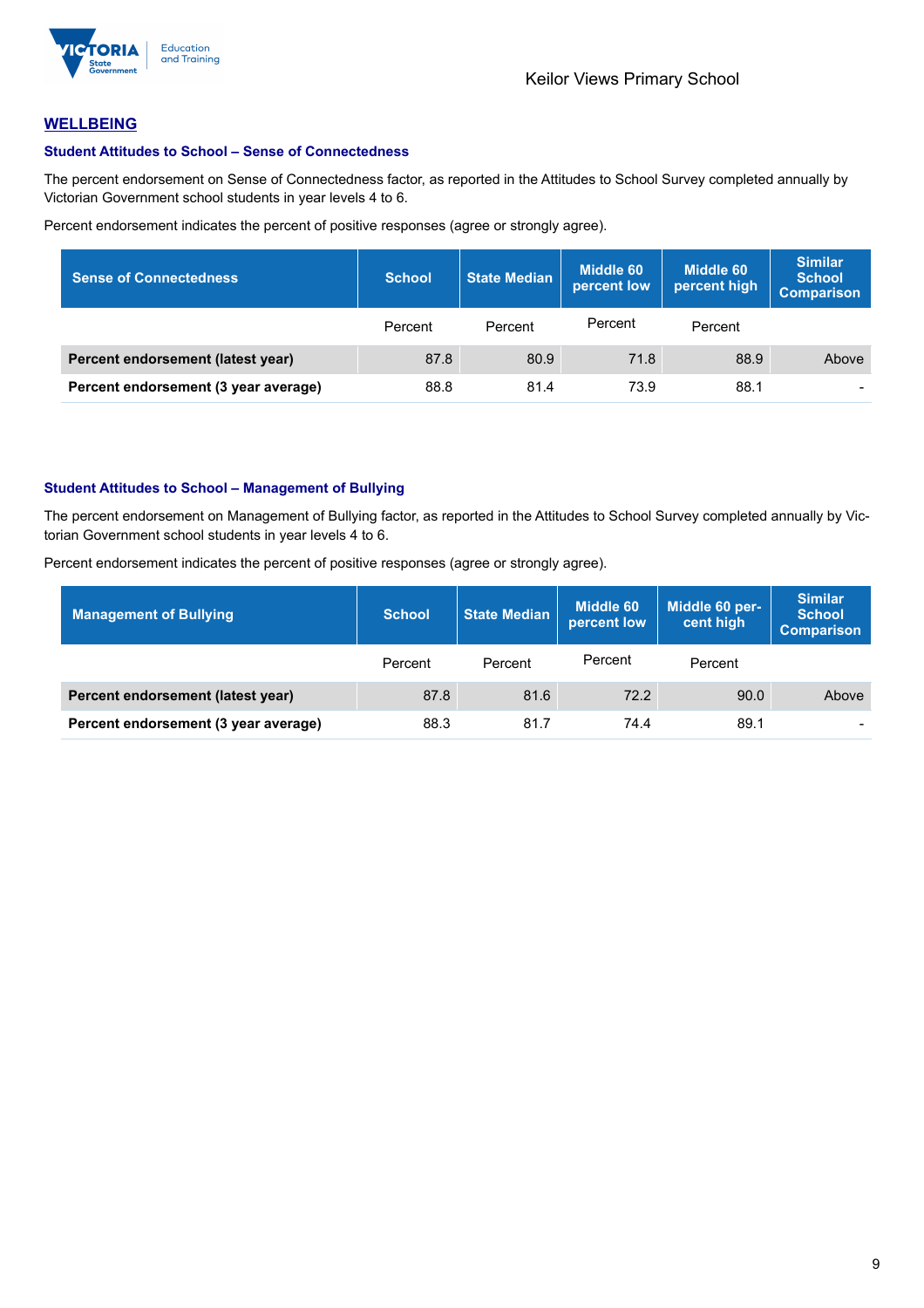

# **Financial Performance and Position**

# **FINANCIAL PERFORMANCE - OPERATING STATEMENT SUMMARY FOR THE YEAR ENDING 31 DECEMBER, 2019**

| Revenue                         | Actual      |
|---------------------------------|-------------|
| <b>Student Resource Package</b> | \$4,494,489 |
| Government Provided DET Grants  | \$668,337   |
| Government Grants Commonwealth  | \$3,347     |
| <b>Government Grants State</b>  | \$0         |
| Revenue Other                   | \$40,193    |
| Locally Raised Funds            | \$246,664   |
| <b>Capital Grants</b>           | \$0         |
| <b>Total Operating Revenue</b>  | \$5.453.030 |

| Equity $1$                                          | Actual    |
|-----------------------------------------------------|-----------|
| Equity (Social Disadvantage)                        | \$480,890 |
| Equity (Catch Up)                                   | \$0       |
| <b>Transition Funding</b>                           | \$0       |
| Equity (Social Disadvantage – Extraordinary Growth) | \$0       |
| <b>Equity Total</b>                                 | \$480.890 |
|                                                     |           |

| <b>Expenditure</b>                    | Actual      |
|---------------------------------------|-------------|
| Student Resource Package 2            | \$4,403,402 |
| Adjustments                           | \$0         |
| Books & Publications                  | \$11,247    |
| <b>Communication Costs</b>            | \$8,951     |
| Consumables                           | \$65,250    |
| Miscellaneous Expense 3               | \$313,635   |
| Professional Development              | \$31,966    |
| Property and Equipment Services       | \$235,272   |
| Salaries & Allowances 4               | \$134,603   |
| Trading & Fundraising                 | \$75,709    |
| <b>Travel &amp; Subsistence</b>       | \$0         |
| Utilities                             | \$48,386    |
| <b>Total Operating Expenditure</b>    | \$5,328,421 |
| <b>Net Operating Surplus/-Deficit</b> | \$124,609   |
| <b>Asset Acquisitions</b>             | \$0         |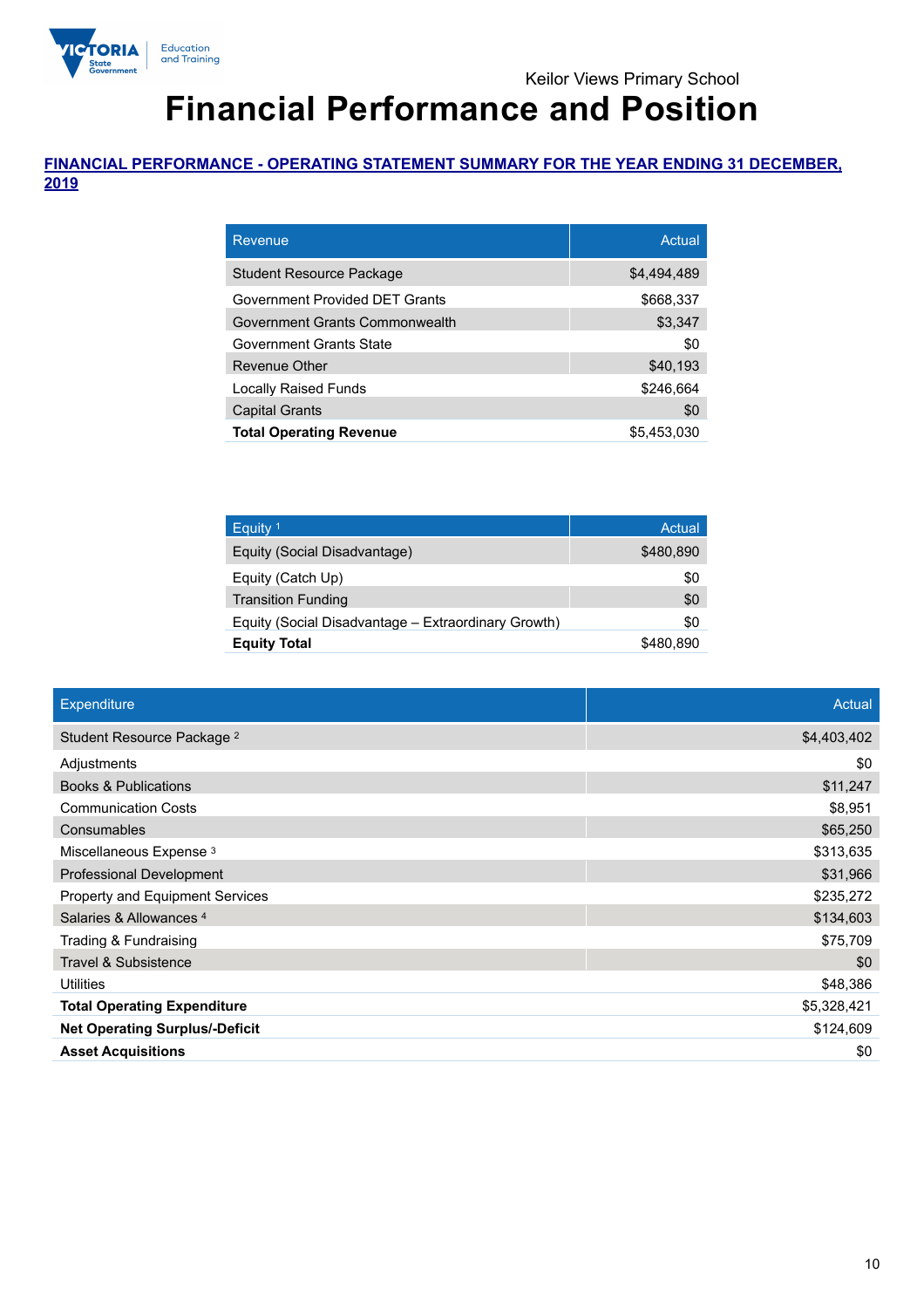

# **FINANCIAL POSITION AS AT 31 DECEMBER, 2019**

| <b>Funds available</b>        | Actual    |
|-------------------------------|-----------|
| High Yield Investment Account | \$286,708 |
| <b>Official Account</b>       | \$43.479  |
| <b>Other Accounts</b>         | \$0       |
| <b>Total Funds Available</b>  | \$330,187 |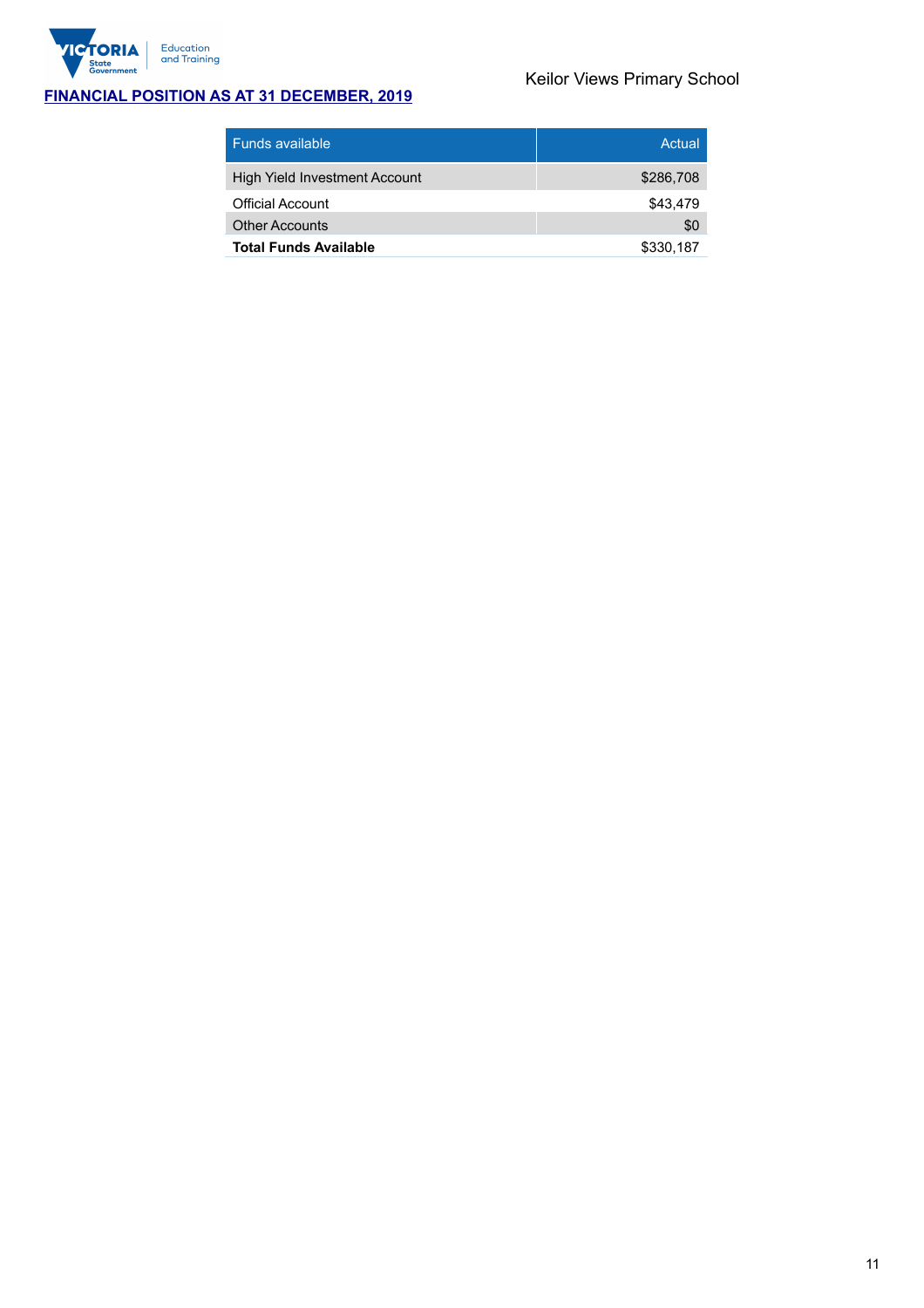

| <b>Financial Commitments</b>                    | Actual    |
|-------------------------------------------------|-----------|
| <b>Operating Reserve</b>                        | \$137,880 |
| <b>Other Recurrent Expenditure</b>              | \$7,854   |
| <b>Provision Accounts</b>                       | \$0       |
| <b>Funds Received in Advance</b>                | \$65,851  |
| School Based Programs                           | \$41,319  |
| Beneficiary/Memorial Accounts                   | \$0       |
| Cooperative Bank Account                        | \$0       |
| <b>Funds for Committees/Shared Arrangements</b> | \$0       |
| Repayable to the Department                     | \$0       |
| Asset/Equipment Replacement < 12 months         | \$0       |
| Capital - Buildings/Grounds < 12 months         | \$0       |
| Maintenance - Buildings/Grounds < 12 months     | \$77,282  |
| Asset/Equipment Replacement > 12 months         | \$0       |
| Capital - Buildings/Grounds > 12 months         | \$0       |
| Maintenance - Buildings/Grounds > 12 months     | \$0       |
| <b>Total Financial Commitments</b>              | \$330,187 |

- 1. The equity funding reported above is a subset of the overall revenue reported by the school.<br>2. Student Resource Package Expenditure figures are as of 26 Feb 2020 and are subject to ch
- Student Resource Package Expenditure figures are as of 26 Feb 2020 and are subject to change during the reconciliation process.
- 3. Misc Expenses may include bank charges, health and personal development, administration charges, camp/excursion costs and taxation charges.
- 4. Salaries and Allowances refers to school-level payroll.

*All funds received from the Department, or raised by the school, have been expended, or committed to subsequent years, to support the achievement of educational outcomes and other operational needs of the school, consistent with Department policies, School Council approvals and the intent/purposes for which funding was provided or raised.*